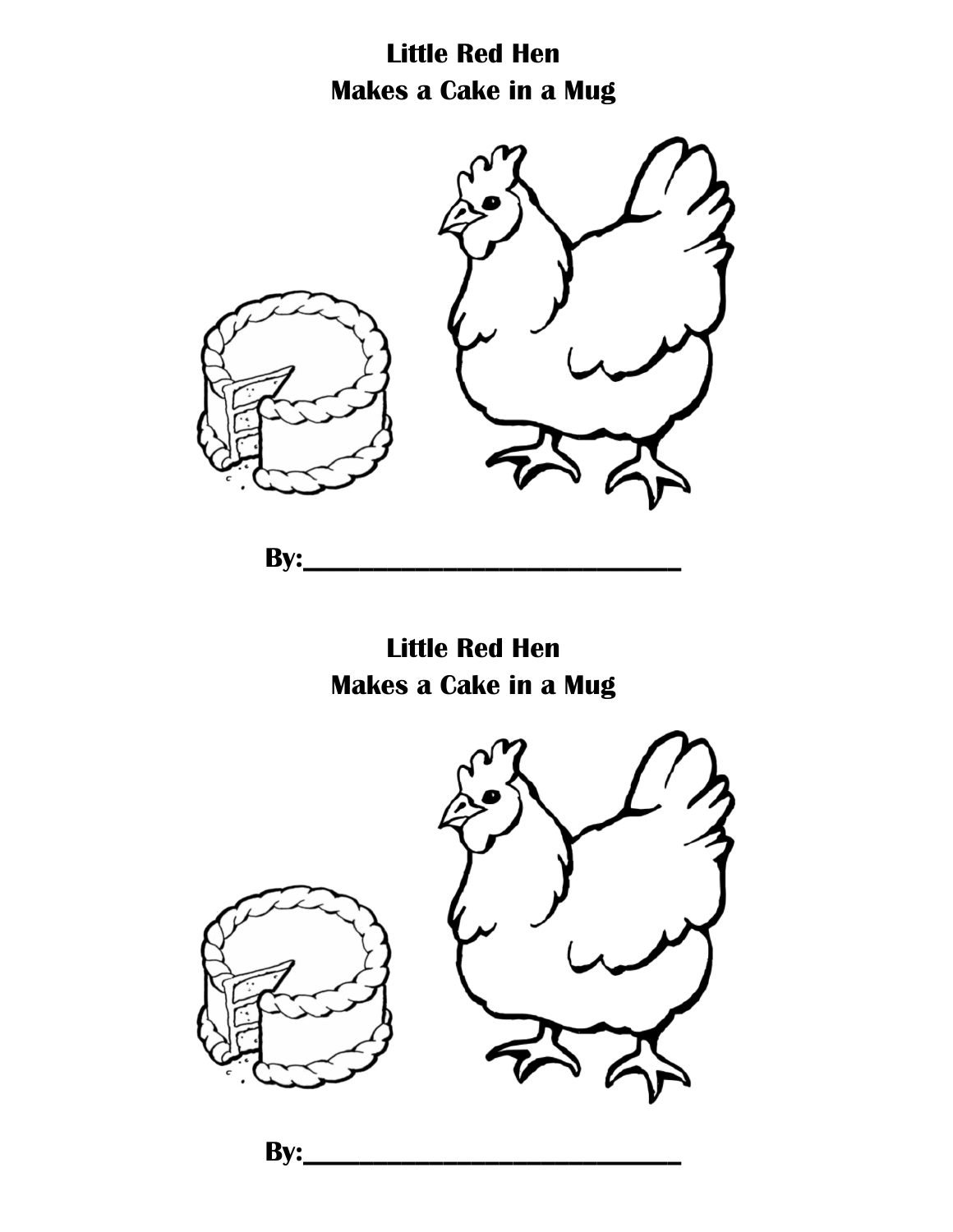

## **Little Red Hen gets her ingredients.**

*Flour, Sugar, Cocoa, Egg, Milk, Vegetable Oil, Vanilla, Cholate chips*



## **Little Red Hen gets her ingredients.**

*Flour, Sugar, Cocoa, Egg, Milk, Vegetable Oil, Vanilla, Cholate chips*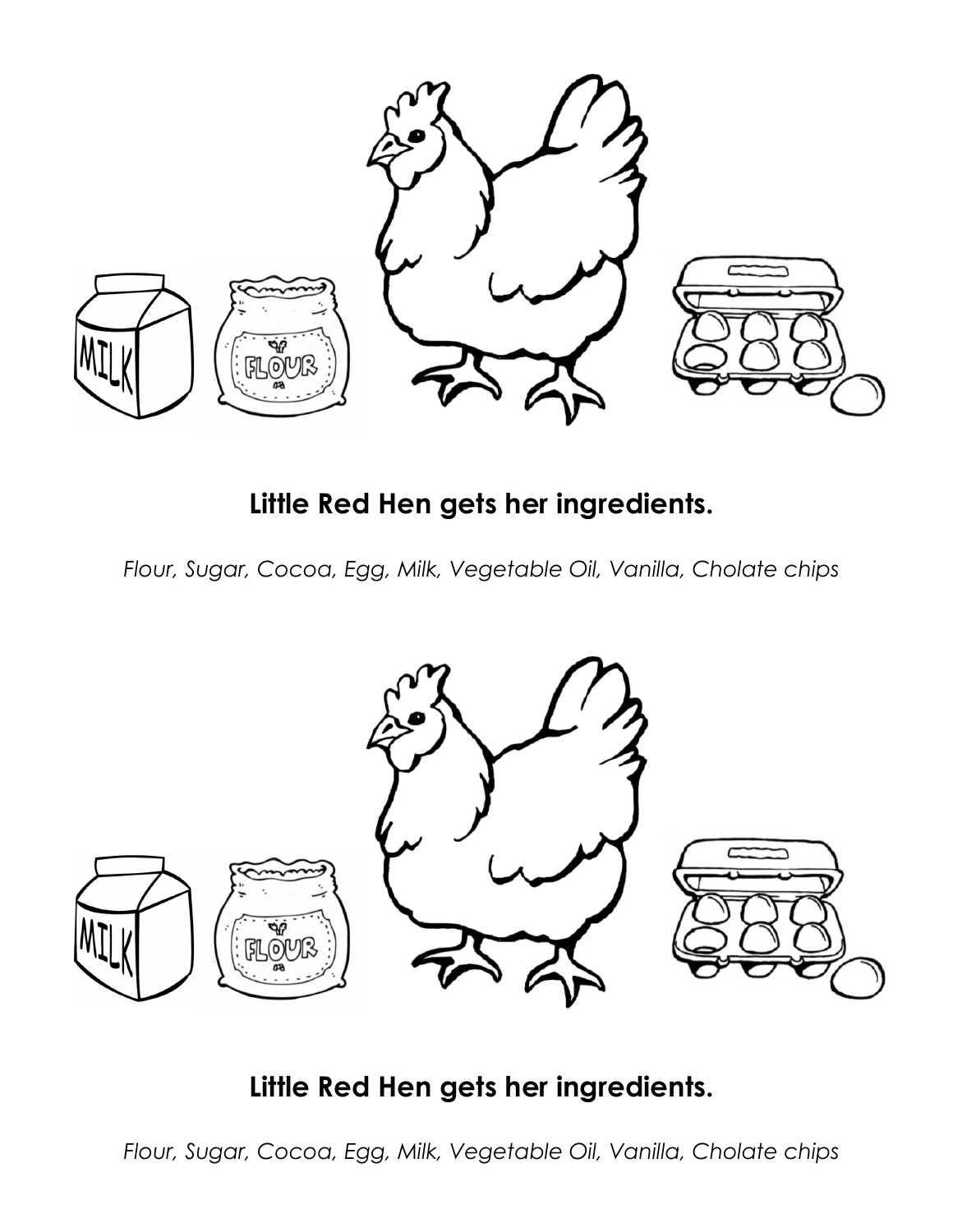

**Little Red Hen gets her mug and measuring spoon.**



**Little Red Hen gets her mug and measuring spoon.**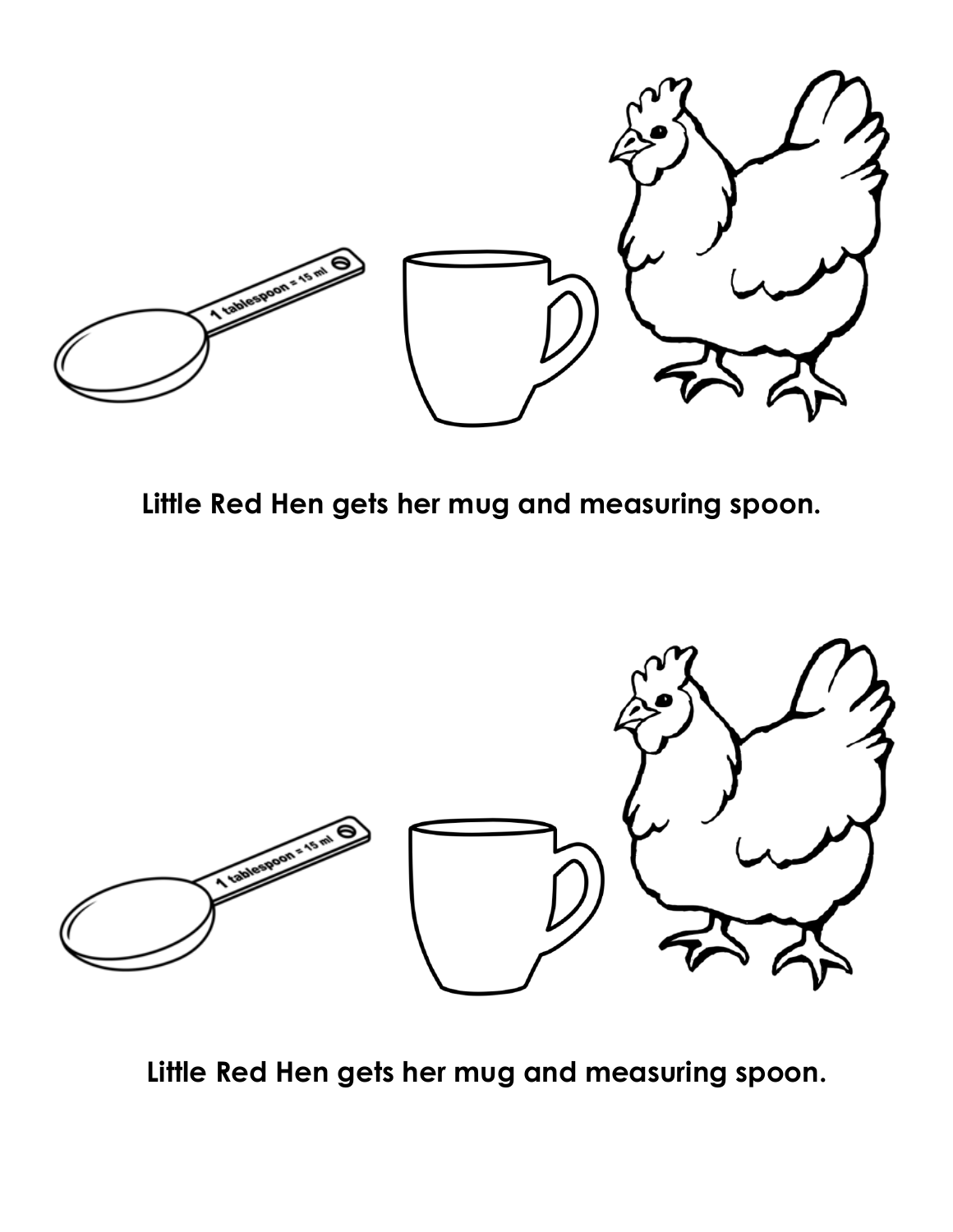

**Little Red Hen puts flour, sugar & cocoa in her mug.**

*4 tbs flour, 2 tbs sugar & 2 tbs cocoa*



**Little Red Hen puts flour, sugar & cocoa in her mug.**

*4 tbs flour, 2 tbs sugar & 2 tbs cocoa*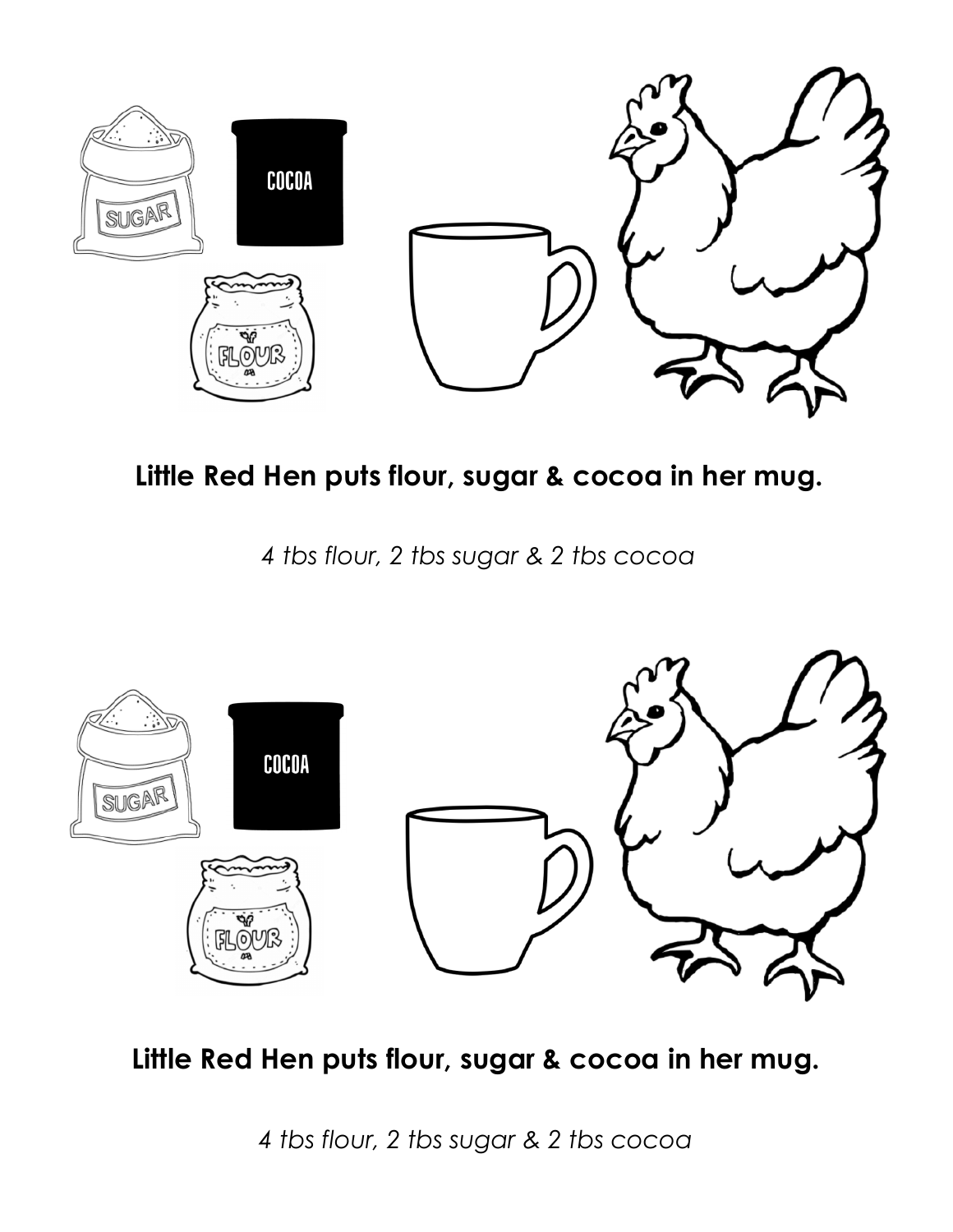

**Little Red Hen mixes the flour, sugar & cocoa.** 



**Little Red Hen mixes the flour, sugar & cocoa.**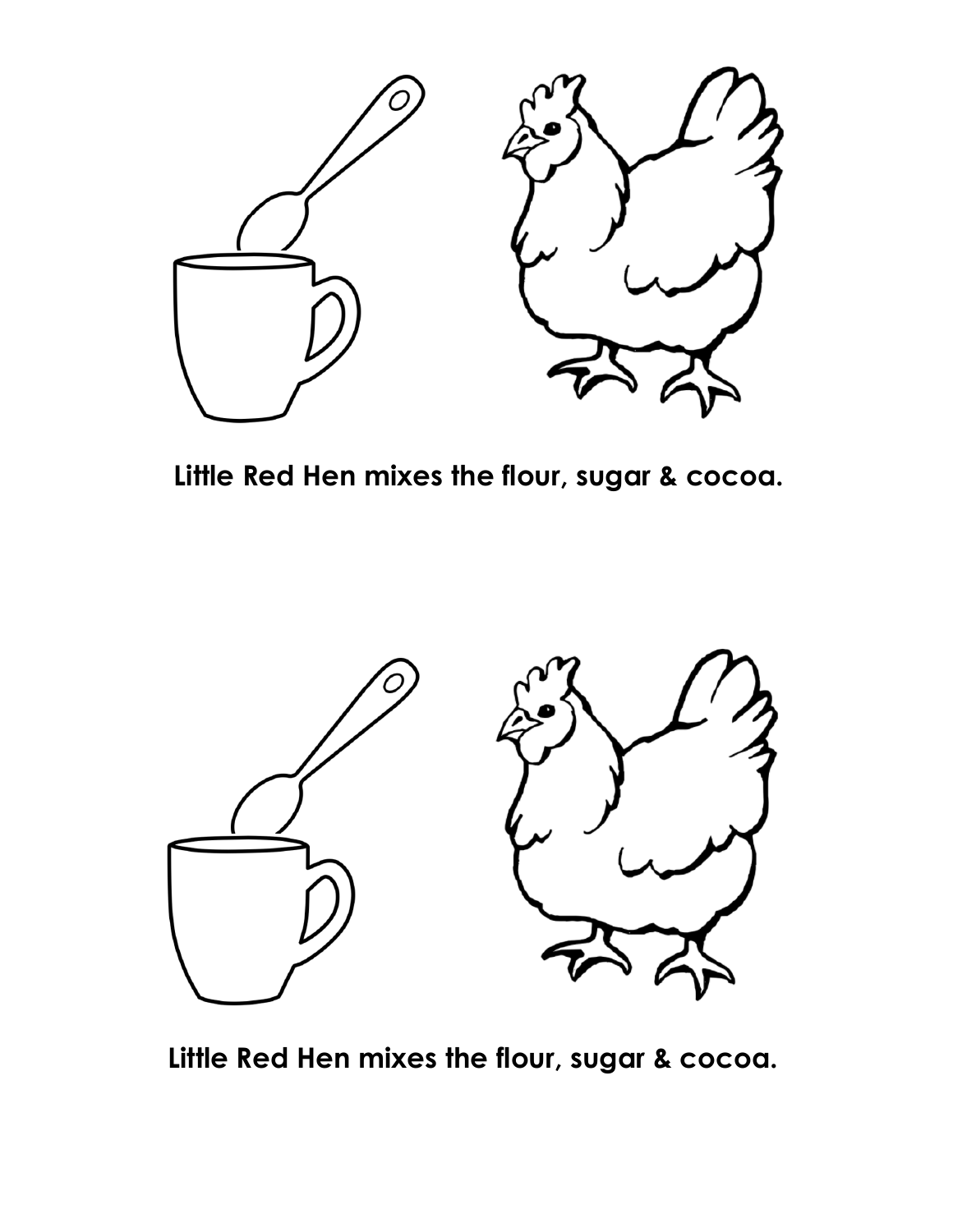

**Little Red Hen adds one egg to her mug.**



**Little Red Hen adds one egg to her mug.**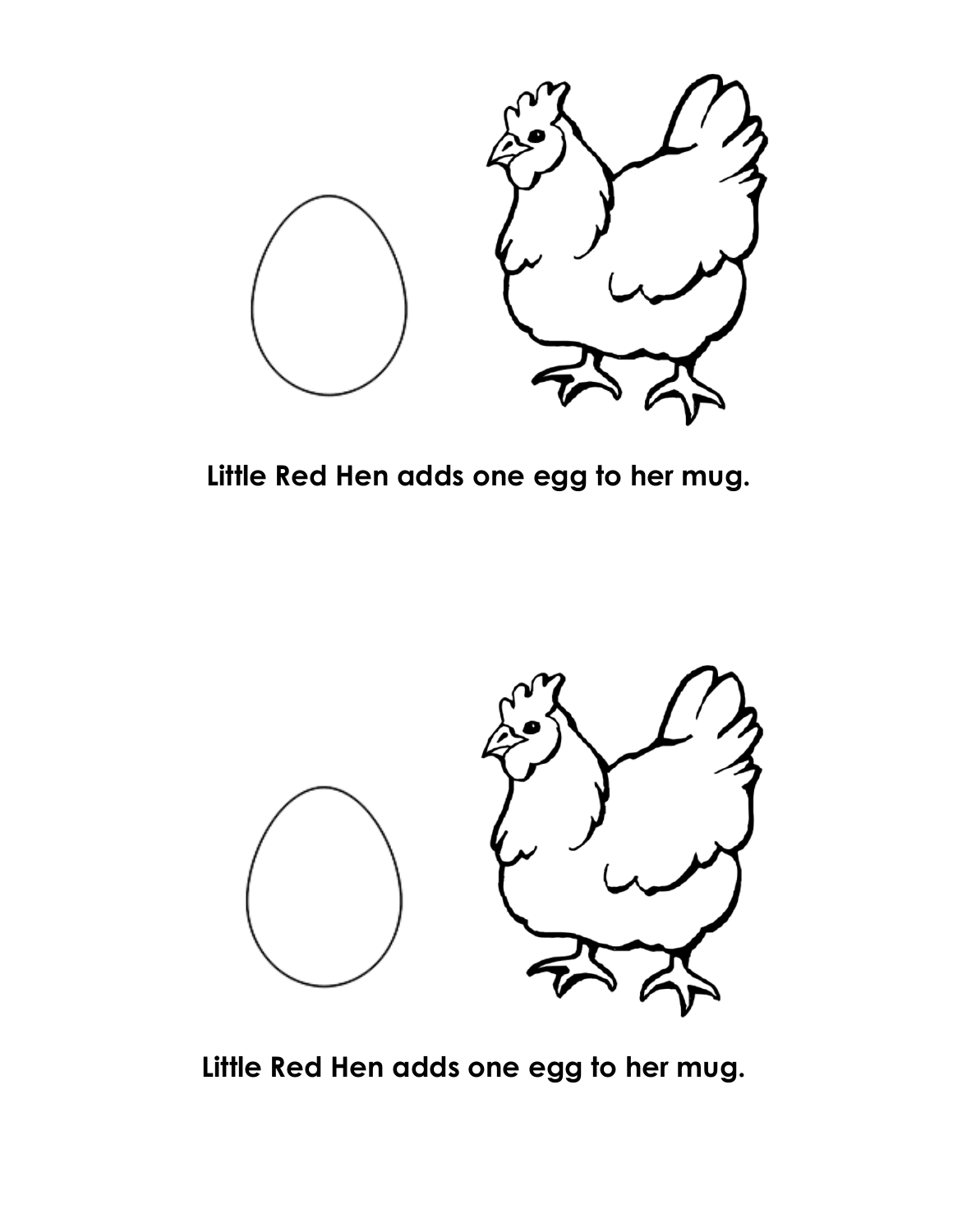

**Little Red Hen mixes the ingredients.**



**Little Red Hen mixes the ingredients.**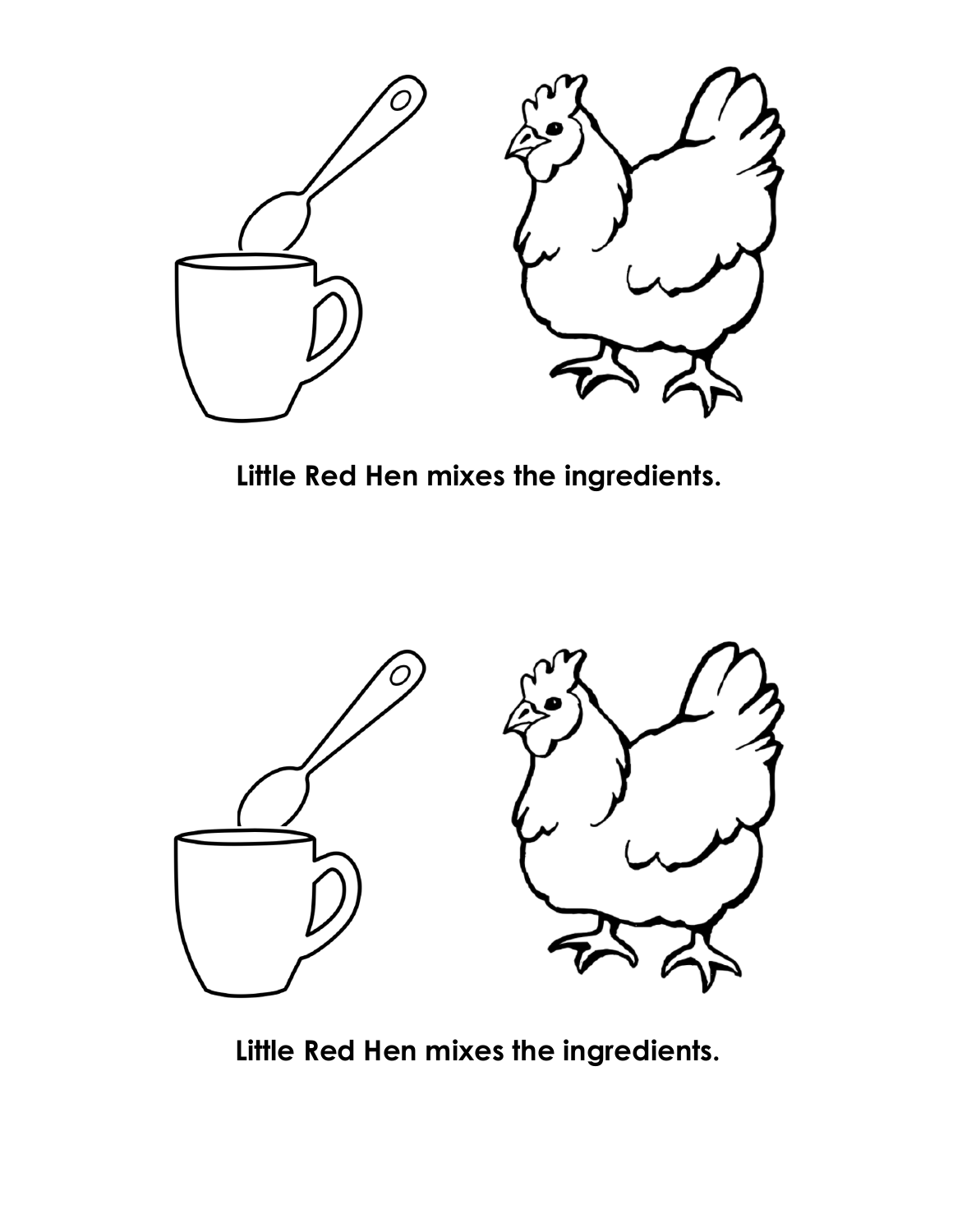

**Little Red Hen adds oil, milk, vanilla and chocolate chips in her mug and mixes them.**

*3 tbs vegetable oil, 3 tbs milk, 1/2 tsp. vanilla, 1 tbs chocolate chips*



**Little Red Hen adds oil, milk, vanilla and chocolate chips in her mug and mixes them.**

*3 tbs vegetable oil, 3 tbs milk, 1/2 tsp. vanilla, 1 tbs chocolate chips*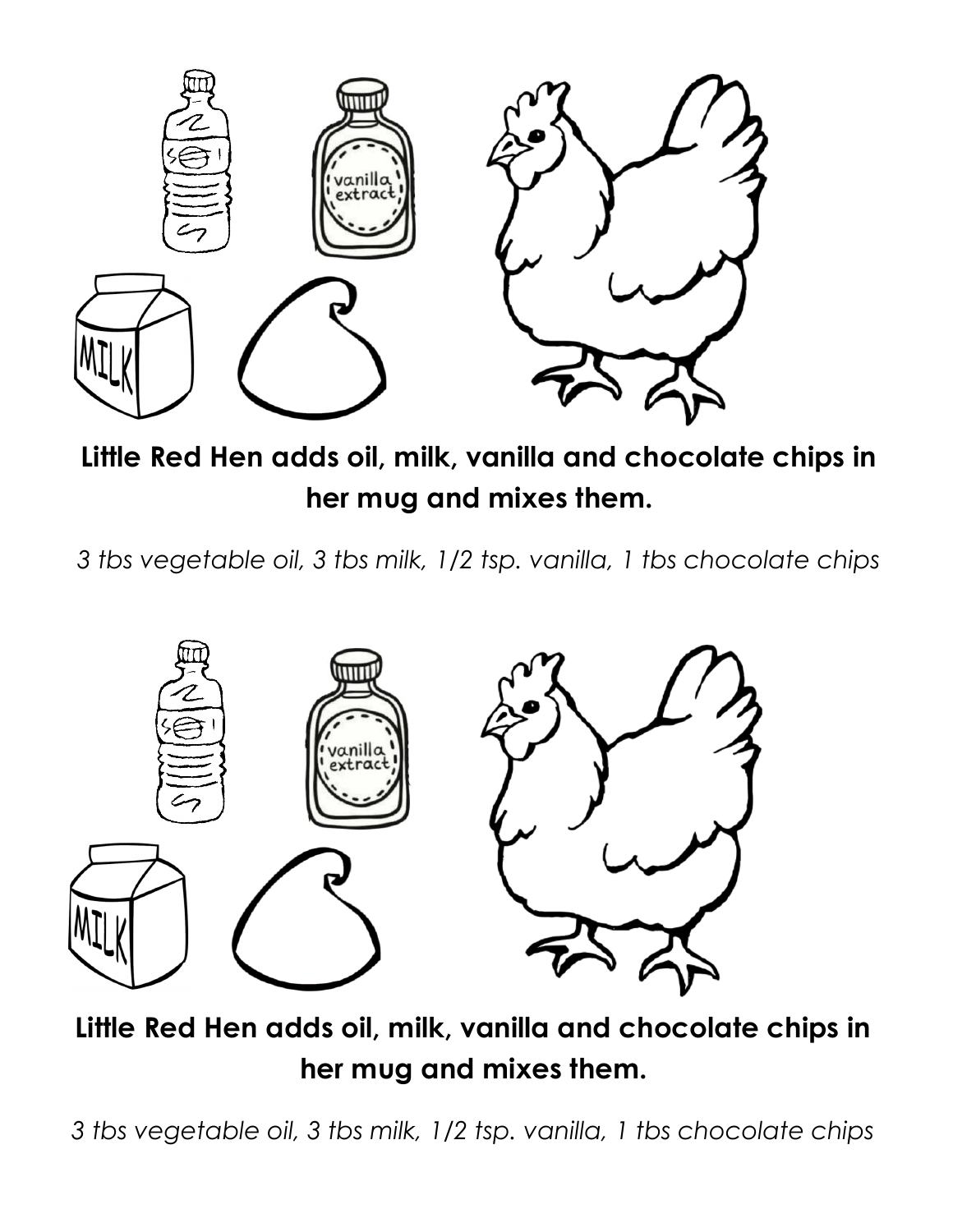

**Little Red Hen put her mug in the microwave for three minutes.**



**Little Red Hen put her mug in the microwave for three minutes.**